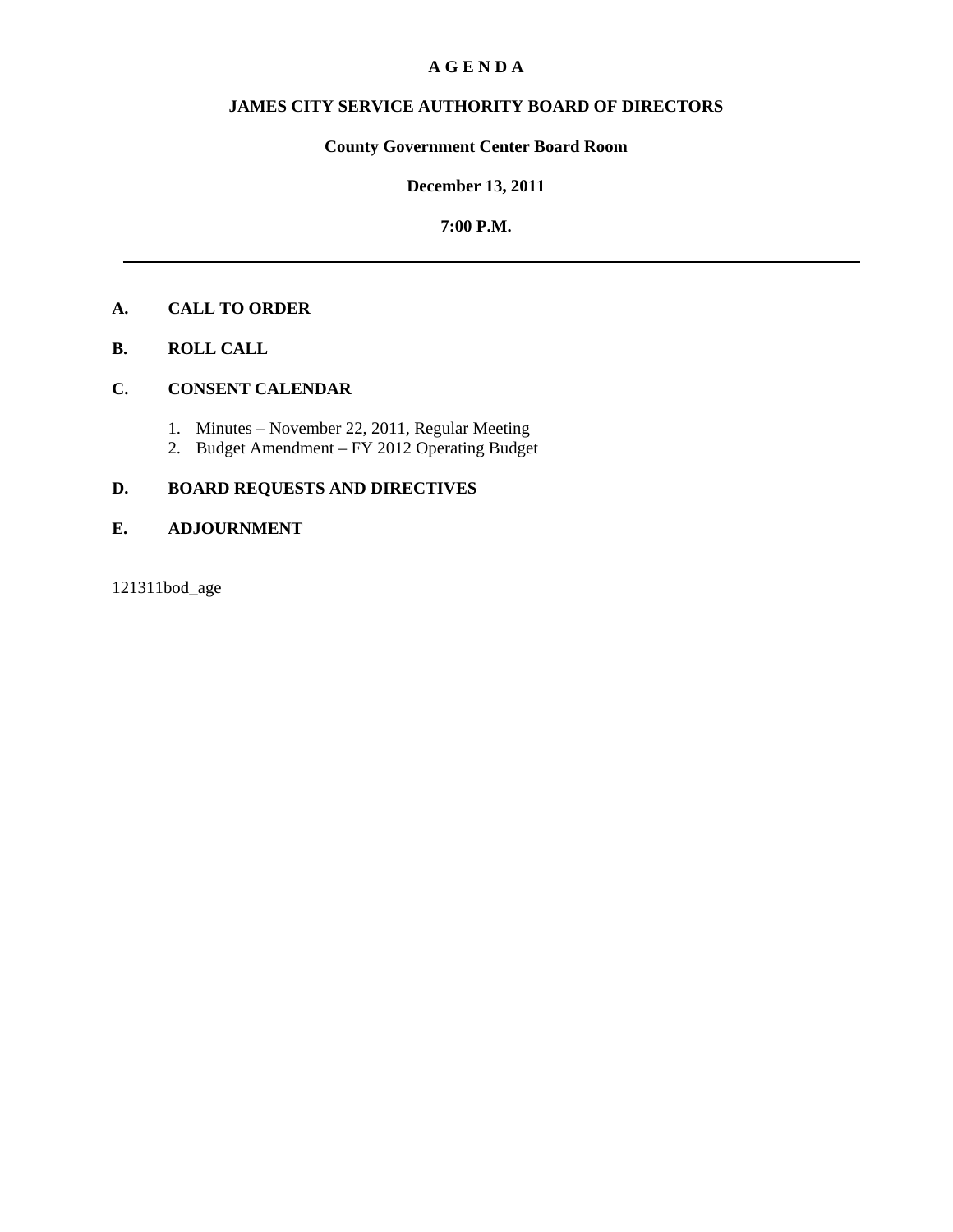# **AT A REGULAR MEETING OF THE BOARD OF DIRECTORS OF THE JAMES CITY SERVICE AUTHORITY, JAMES CITY COUNTY, VIRGINIA, HELD ON THE 22ND DAY OF NOVEMBER 2011, AT 8:11P.M. IN THE COUNTY GOVERNMENT CENTER BOARD ROOM, 101 MOUNTS BAY ROAD, JAMES CITY COUNTY, VIRGINIA.**

# **A. CALL TO ORDER**

# **B. ROLLCALL**

James G. Kennedy, Chairman James 0. Icenhour, Jr., Vice Chairman Mary K. Jones Bruce C. Goodson John J. McGlennon

Robert C. Middaugh, Secretary Leo P. Rogers, County Attorney Larry M. Foster, General Manager

## **C. CONSENT CALENDAR**

1. Minutes – October 25, 2011, Regular Meeting

Mr. Goodson made a motion to approve the Consent Calendar.

On a roll call vote, the vote was: AYE: Goodson, McGlennon, Icenhour, Jones, Kennedy (5). NAY (0).

# **D. PUBLIC HEARING**

1. Right-of-Way Agreement - Dominion Virginia Power - Surry Power Station Emergency Alert System (EAS)

Mr. Larry Foster discussed the purpose of installing two Surry Power Plant sirens at 4100 Longview Landing and 2351 West Island Road. He stated that the locations of the sirens will not interfere with pump station service. Mr. Foster asked the Board to approve the resolution authorizing the General Manager to sign the right-of-way agreement with Dominion Virginia Power for the purpose of Surry Power Plant to improve the Emergency Alter System (EAS).

Mr. James Kennedy opened the public hearing and as no one wished to speak to this matter, Mr. Kennedy closed the Public Hearing.

Mr. John McGlennon made a motion to approve the Consent Calendar.

On a roll call vote, the vote was: AYE: Goodson, McGlennon, Icenhour, Jones, Kennedy (5). NAY (0).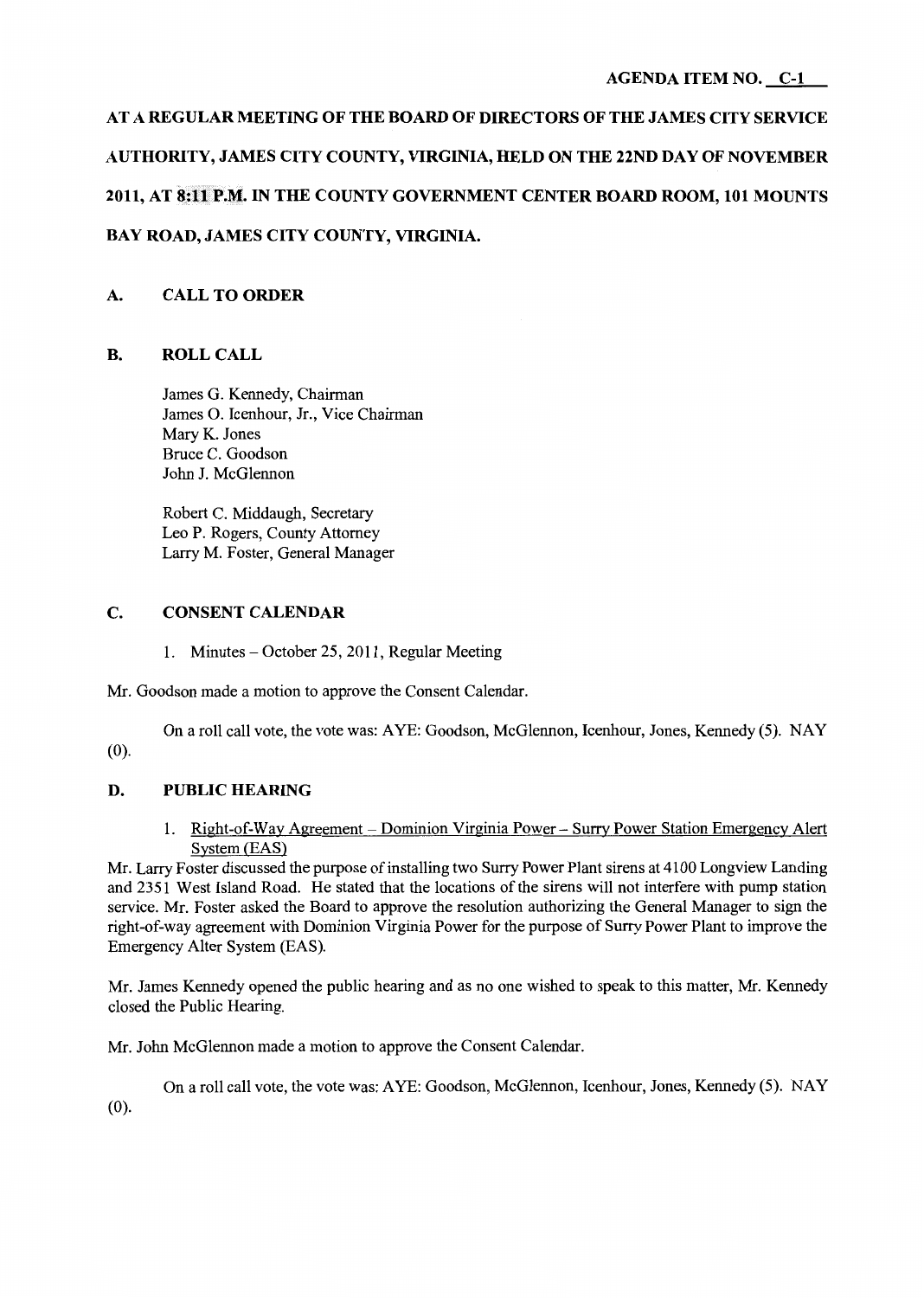Insert Resolution

2. Extinguishment of JCSA Utility Easement in Braddock Road and Spring Road Right-of-Way

Mr. Foster requested the Board approve an extinguishment of an existing right-of-way easement to be vacated in the Marywood subdivision. He stated that this will not impact JCSA's ability to maintain water and sewer lines which are located within the existing easement.

Mr. Goodson asked staff if services lines can still be maintained and Mr. Foster replied this would not affect service when and if needed. He also mentioned most of the James City Service Authority's lines are located in right-of-ways and it would not affect maintenance of service.

Mr. Kennedy opened the public hearing and as no one wished to speak to this matter, Mr. Kennedy closed the Public Hearing.

Mr. Goodson made a motion to approve the Consent Calendar.

On a roll call vote, the vote was: AYE: Goodson, McGlennon, Icenhour, Jones, Kennedy (5). NAY (0).

Insert Resolution

## **E. BOARD REQUESTS AND DIRECTIVES**

The Board had no comments.

## **F. ADJOURNMENT**

At p.m. Mr. McGlennon made the motion to adjourn the Board of Directors.

Robert C. Middargh

Secretary to the Board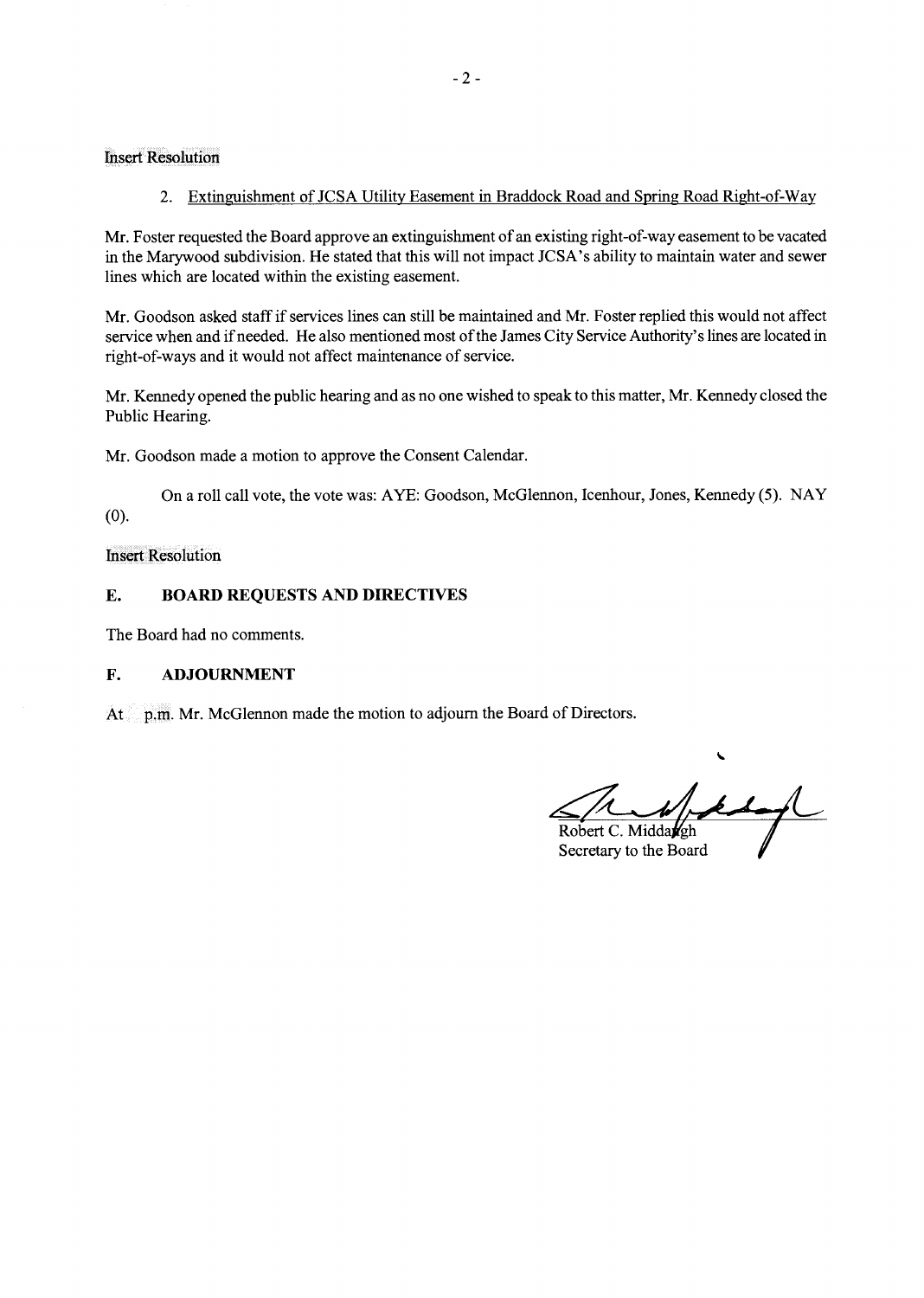#### **AGENDA ITEM NO. C-la**

**AT A REGULAR MEETING OF THE BOARD OF DIRECTORS OF THE JAMES CITY SERVICE AUTHORITY, JAMES CITY COUNTY, VIRGINIA, HELD ON THE 13TH DAY OF DECEMBER 2011, AT 7:00 P.M. IN THE COUNTY GOVERNMENT CENTER BOARD ROOM, 101 MOUNTS BAY ROAD, JAMES CITY COUNTY, VIRGINIA.** 

## **A. CALL TO ORDER**

#### **B. ROLLCALL**

James G. Kennedy, Chairman James 0. Icenhour, Jr., Vice Chairman Mary K. Jones Bruce C. Goodson John J. McGlennon

Robert C. Middaugh, Secretary Leo P. Rogers, County Attorney Larry M. Foster, General Manager

#### **C. CONSENT CALENDAR**

- 1. Minutes- November 22, 2011, Regular Meeting
- 2. Budget Amendment, FY 2012, Operating Budget

#### **RESOLUTION**

## BUDGET AMENDMENT- FY 2012 OPERATING BUDGET

- WHEREAS, the Board of Directors of the James City Service Authority (JCSA) desires to amend the FY 12 budget to include a one-time bonus for eligible full- and part-time JCSA employees.
- NOW, THEREFORE, BE IT RESOLVED that the Board of Directors of the James City Service Authority, James City County, Virginia, hereby authorizes the following budget amendment and adopts the funding appropriation as shown below:

FY 2012 OPERATING BUDGET

Revenue:

Fund Balance \$90,000

Expenditure:

Salaries  $\frac{$90,000}{ }$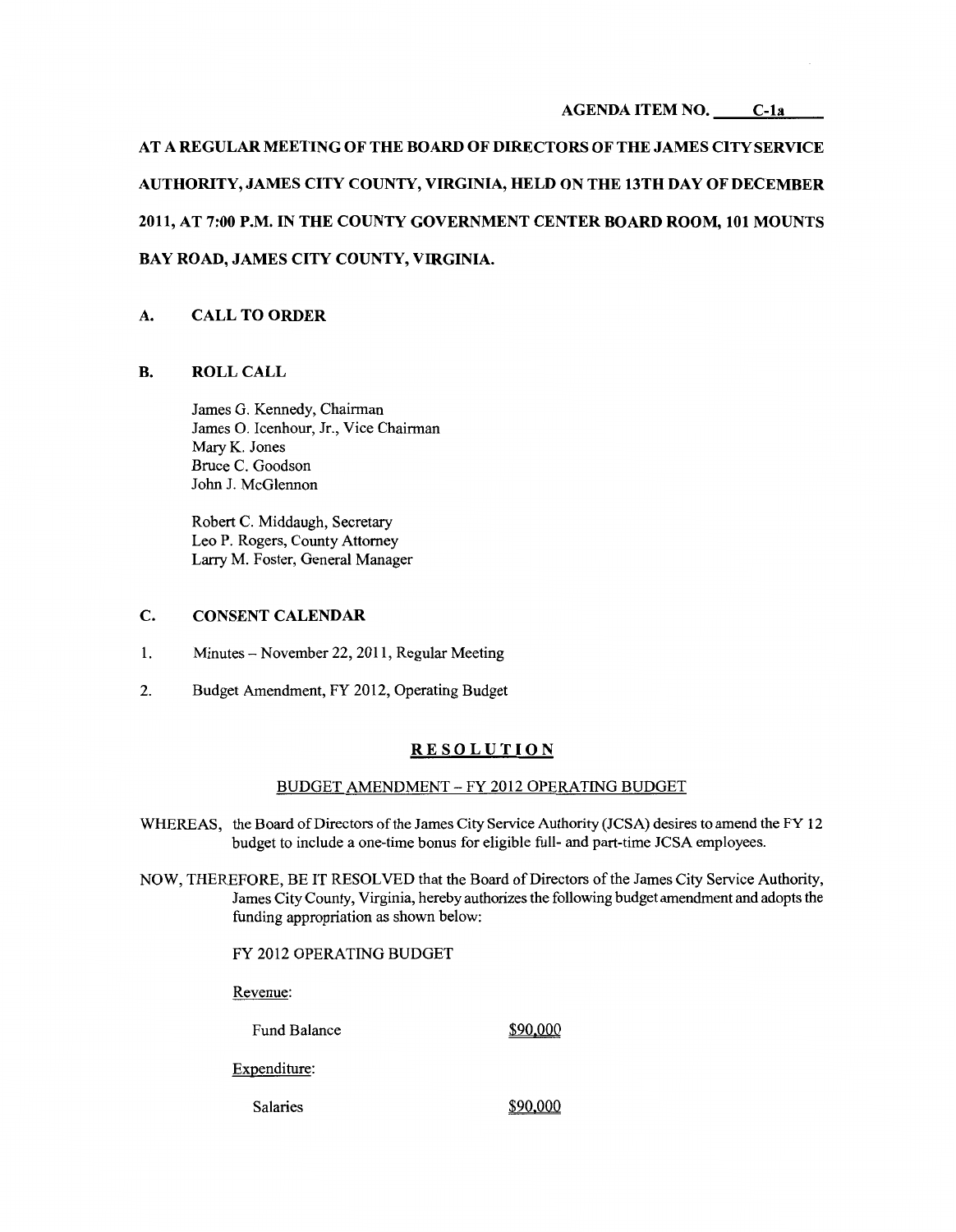Mr. Goodson made a motion to approve the Consent Calendar.

On a roll call vote, the vote was: AYE: Goodson, McGlennon, Icenhour, Jones, Kennedy, (5): NAY: (0).

## **D. BOARD REQUEST AND DIRECTIVE**

Mr. Goodson expressed his appreciation for having served on the Board of Directors for the James City Service Authority (JCSA).

### **E. ADJOURNMENT**

Mr. McGlennon made the motion to adjourn the Board of Directors until January 24, 2012, at 7 p.m.

On a roll call vote, the vote was: AYE: Goodson, McGlennon, Icenhour, Jones, Kennedy (5); NAY (0).

At 9:22 p.m., Mr. Kennedy adjourned the Board.

Robert C. Middangh

Secretary to the Board

121311bod min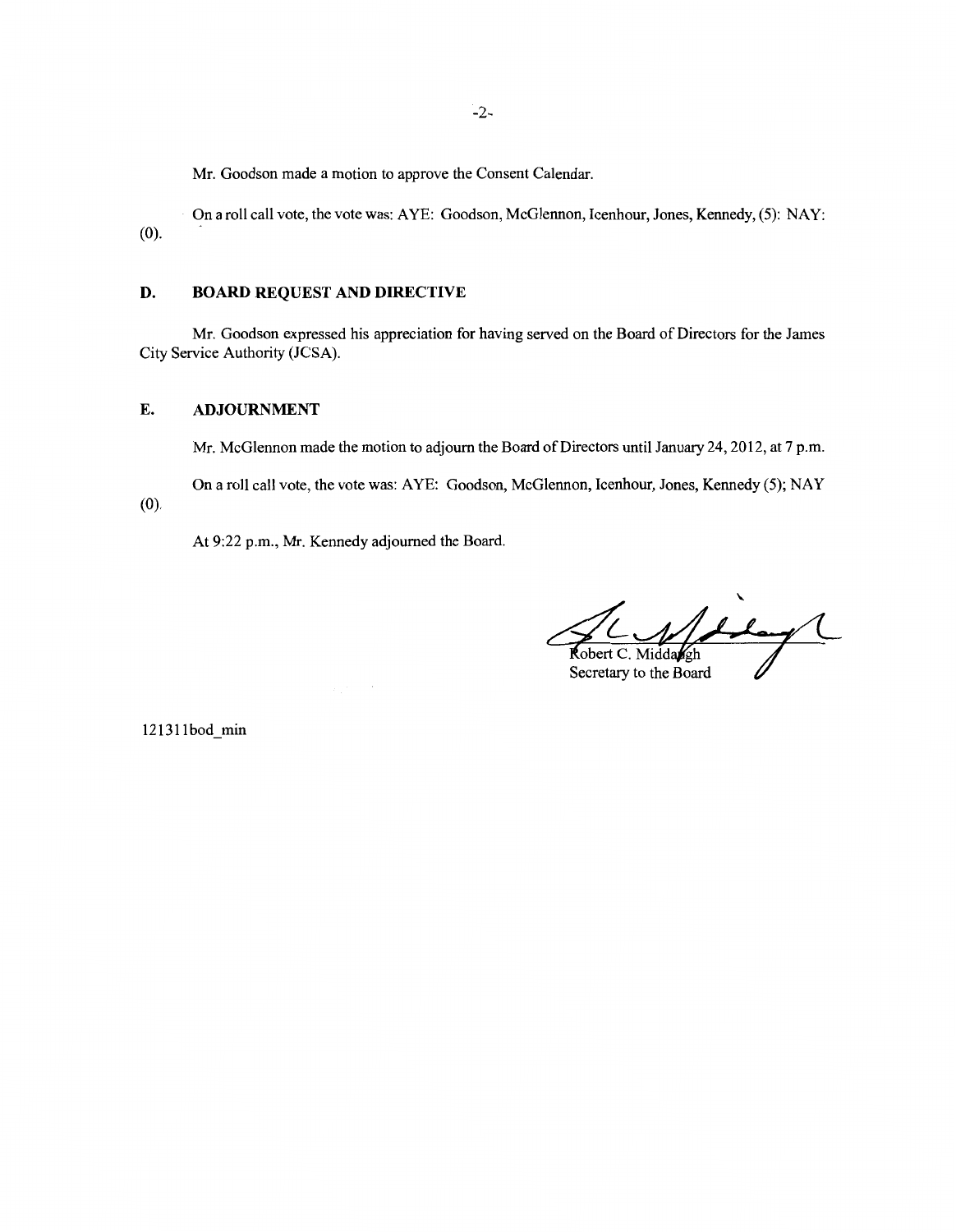**AT A REGULAR MEETING OF THE BOARD OF DIRECTORS OF THE JAMES CITY SERVICE AUTHORITY, JAMES CITY COUNTY, VIRGINIA, HELD ON THE 22ND DAY OF NOVEMBER 2011, AT 7:36 P.M. IN THE COUNTY GOVERNMENT CENTER BOARD ROOM, 101 MOUNTS BAY ROAD, JAMES CITY COUNTY, VIRGINIA.**

# **A. CALL TO ORDER**

## **B. ROLL CALL**

James G. Kennedy, Chairman James O. Icenhour, Jr., Vice Chairman Mary K. Jones Bruce C. Goodson John J. McGlennon

Robert C. Middaugh, Secretary Leo P. Rogers, County Attorney Larry M. Foster, General Manager

## **C. CONSENT CALENDAR**

## 1. Minutes – October 25, 2011, Regular Meeting

Mr. Goodson made a motion to approve the Consent Calendar.

On a roll call vote, the vote was: AYE: Goodson, McGlennon, Icenhour, Jones, Kennedy (5). NAY: (0).

## **D. PUBLIC HEARINGS**

## 1. Right-of-Way Agreement – Dominion Virginia Power – Surry Power Station Emergency Alert System (EAS)

Mr. Larry Foster, General Manager, discussed the purpose of installing two Surry Power Plant sirens at 4100 Longview Landing and 2351 West Island Road. He stated that the locations of the sirens will not interfere with pump station service. Mr. Foster asked the Board to approve the resolution authorizing the General Manager to sign the right-of-way agreement with Dominion Virginia Power for the purpose of Surry Power Plant to improve the Emergency Alter System (EAS).

Mr. Kennedy opened the Public Hearing and as no one wished to speak to this matter, Mr. Kennedy closed the Public Hearing.

Mr. McGlennon made a motion to approve the Consent Calendar.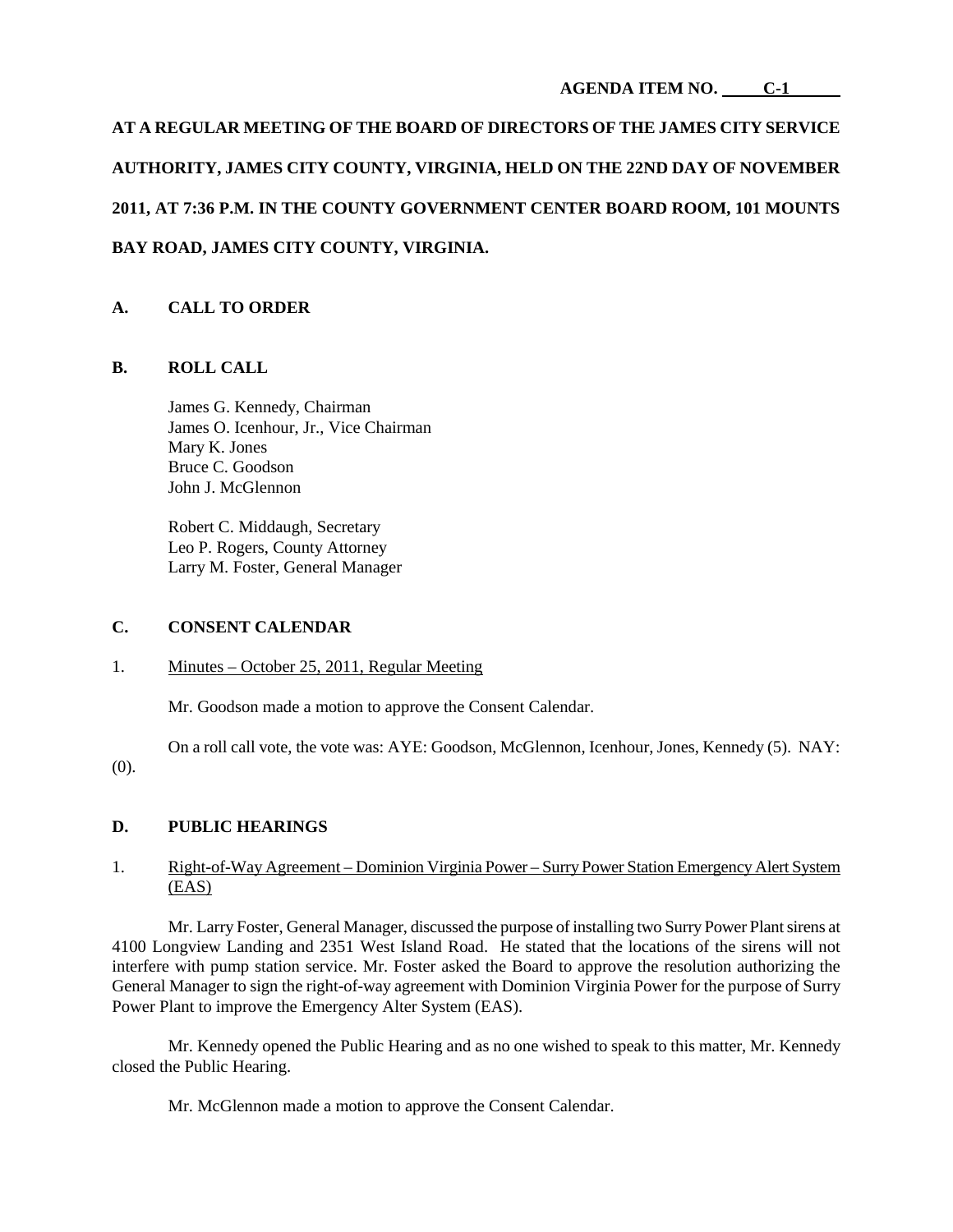-2-

On a roll call vote, the vote was: AYE: Goodson, McGlennon, Icenhour, Jones, Kennedy (5). NAY:

(0).

#### **R E S O L U T I O N**

#### RIGHT-OF-WAY AGREEMENT - DOMINION VIRGINIA POWER -

#### SURRY POWER STATION EMERGENCY ALERT SYSTEM (EAS)

- WHEREAS, James City Service Authority owns 0.372 acre located at 4100 Longview Landing and designated as Parcel No. 3630200001E and 0.237 acre located at 2351 West Island Road and designated as Parcel No.4410200001D on the James City County Real Estate Tax Map; and
- WHEREAS, Dominion Virginia Power (Dominion) requires right-of-way and utility easements of 15 feet in width across a portion of the parcel at 4100 Longview Landing and 10-feet in width across a portion of the parcel at 2351 West Island Road in order to improve reliability for the Surry Power Station Emergency Alert System (EAS) by adding two alert sirens; and
- WHEREAS, conveyance of the easements will have minimal impact on the JCSA since the easements are being conveyed for no consideration, the easements will not impact the JCSA's use of the properties, and the location of the easement can be adjusted upon request by the JCSA; and
- WHEREAS, the Board of Directors, following a public hearing, is of the opinion that it is in the public interest to convey right-of-way and utility easements to Dominion.
- NOW, THEREFORE, BE IT RESOLVED that the Board of Directors of the James City Service Authority, James City County, Virginia, hereby authorizes the General Manager to execute the right-ofway agreements and other such documents necessary to convey the utility easements to Dominion for the Surry Power Station Emergency Alert System (EAS).

#### 2. Extinguishment of JCSA Utility Easement in Braddock Road and Spring Road Right-of-Way

Mr. Foster requested the Board approve an extinguishment of an existing right-of-way easement to be vacated in the Marywood subdivision. He stated that this will not impact James City Service Authority's (JCSA) ability to maintain water and sewer lines which are located within the existing easement.

Mr. Goodson asked staff if service lines can still be maintained.

Mr. Foster replied this would not affect service when and if needed. He also mentioned most of the JCSA's lines are located in right-of-ways and it would not affect maintenance of service.

Mr. Kennedy opened the Public Hearing and as no one wished to speak to this matter, Mr. Kennedy closed the Public Hearing.

Mr. Goodson made a motion to approve the Consent Calendar.

On a roll call vote, the vote was: AYE: Goodson, McGlennon, Icenhour, Jones, Kennedy (5). NAY: (0).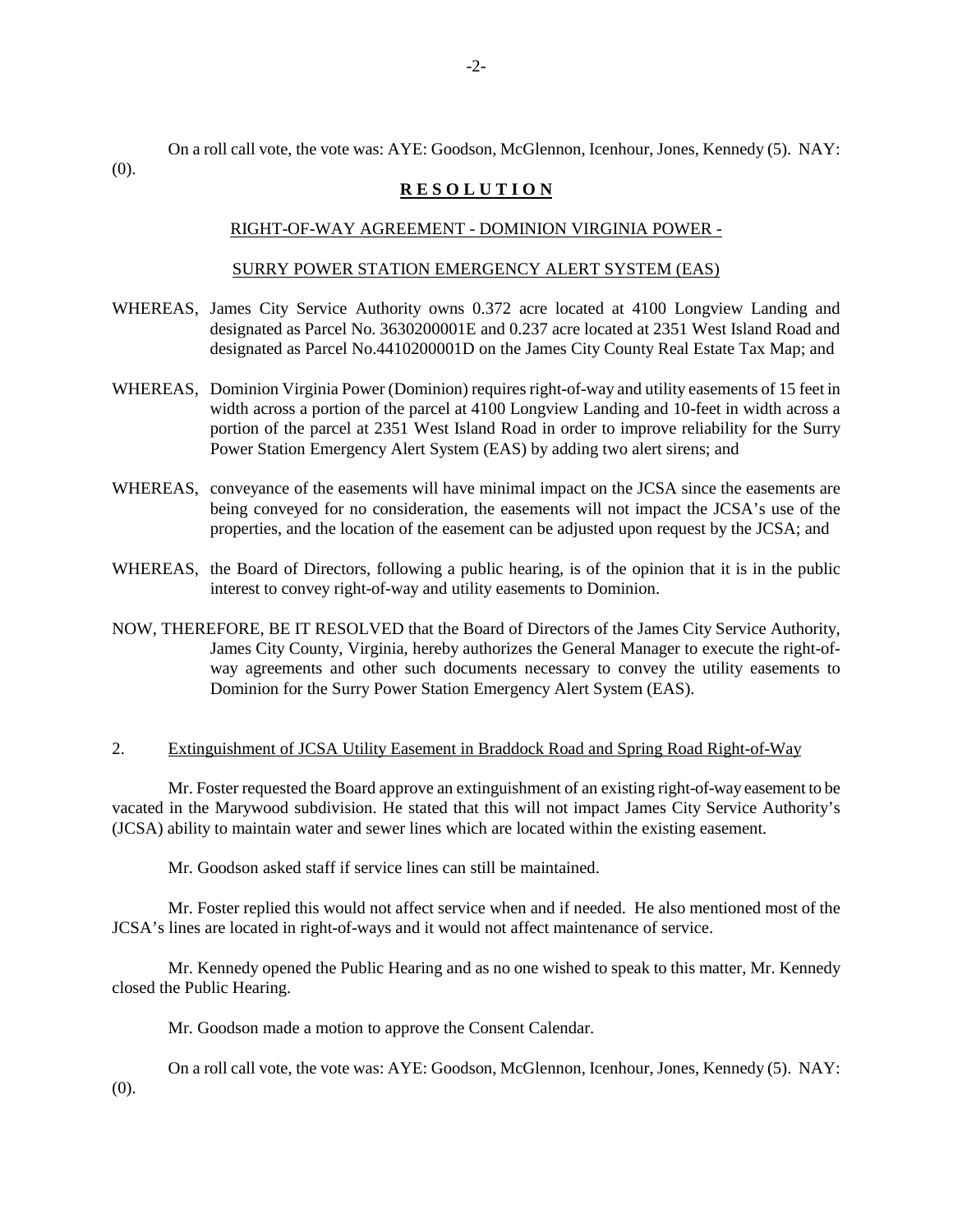## **R E S O L U T I O N**

#### EXTINGUISHMENT OF JCSA UTILITY EASEMENT IN BRADDOCK ROAD

## AND SPRING ROAD RIGHT-OF-WAY

- WHEREAS, Centex Homes requested that the James City Service Authority (JCSA) extinguish an easement located in Braddock Road and Spring Road Right-of-Way to allow for the acceptance of these right-of-way by the Virginia Department of Transportation (VDOT); and
- WHEREAS, the JCSA will maintain access to the waterline and sewer force main in these easements.
- NOW, THEREFORE, BE IT RESOLVED that the Board of Directors of the James City Service Authority, James City County, Virginia, having conducted the required public hearing to receive public comment, hereby authorizes the General Manager to sign the appropriate documents to extinguish the easement area needed to allow for the acceptance of Braddock Road and Spring Road Right-of-Way that are generally shown on plats, prepared by AES Consulting Engineers, dated March 5, 2007, and revised September 20, 2011.

## **E. BOARD REQUESTS AND DIRECTIVES**

The Board had no comments.

## **F. ADJOURNMENT**

Mr. McGlennon made the motion to adjourn the Board of Directors.

On a roll call vote, the vote was: AYE: Goodson, McGlennon, Icenhour, Jones, Kennedy (5). NAY:

(0).

At 7:41 p.m. Mr. Kennedy adjourned the Board of Directors.

Robert C. Middaugh Secretary to the Board

\_\_\_\_\_\_\_\_\_\_\_\_\_\_\_\_\_\_\_\_\_\_\_\_\_\_\_\_\_\_\_\_

112211bod\_min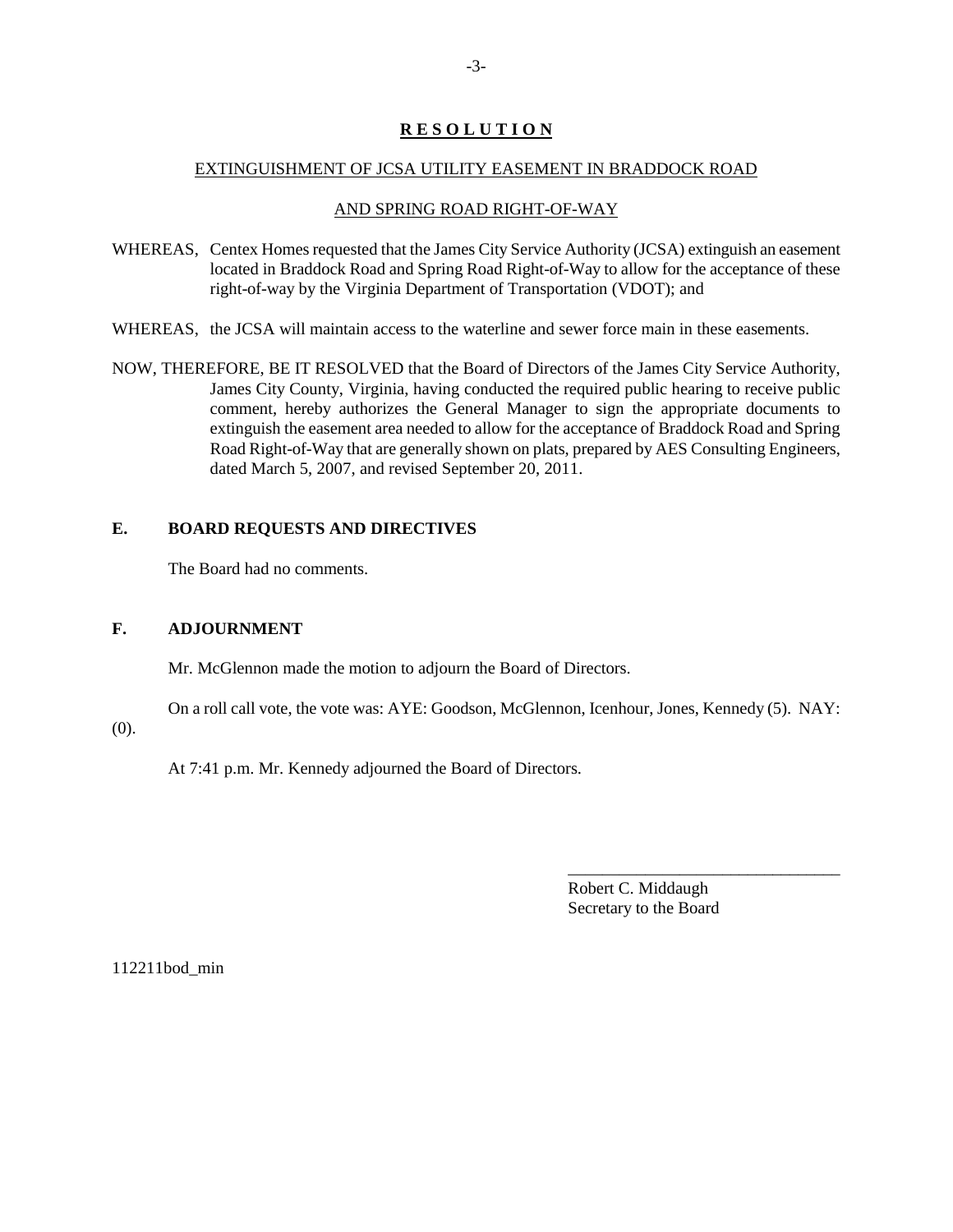# **MEMORANDUM COVER**



**Subject:** Budget Amendment - FY 2012 Operating Budget

**Action Requested:** Shall the Board approve and appropriate funds for a one-time employee bonus?

**Summary:** The James City County Board of Supervisors will consider a one-time bonus for eligible employees at its December 13, 2011, meeting. The bonus, if approved, will apply to James City Service Authority (JCSA) employees who are normally eligible for performance increases.

The attached resolution authorizes an amendment to the FY 2012 JCSA Operating Budget and a related budget amendment to address the proposed employee bonus.

Staff recommends approval of the attached resolution.

**Fiscal Impact:** FY 2012 Budget Amendment and Appropriation

**FMS Approval, if Applicable:** Yes  $\Box$  No

**Assistant County Administrator**

Doug Powell \_\_\_\_\_\_\_\_

## **Attachments:**

- 1. Memorandum
- 2. Resolution

**County Administrator**

Robert C. Middaugh \_\_\_\_\_\_\_

| Agenda Item No.: C-2 |  |  |  |
|----------------------|--|--|--|
|----------------------|--|--|--|

**Date:** December 13, 2011

JCSABonus\_cvr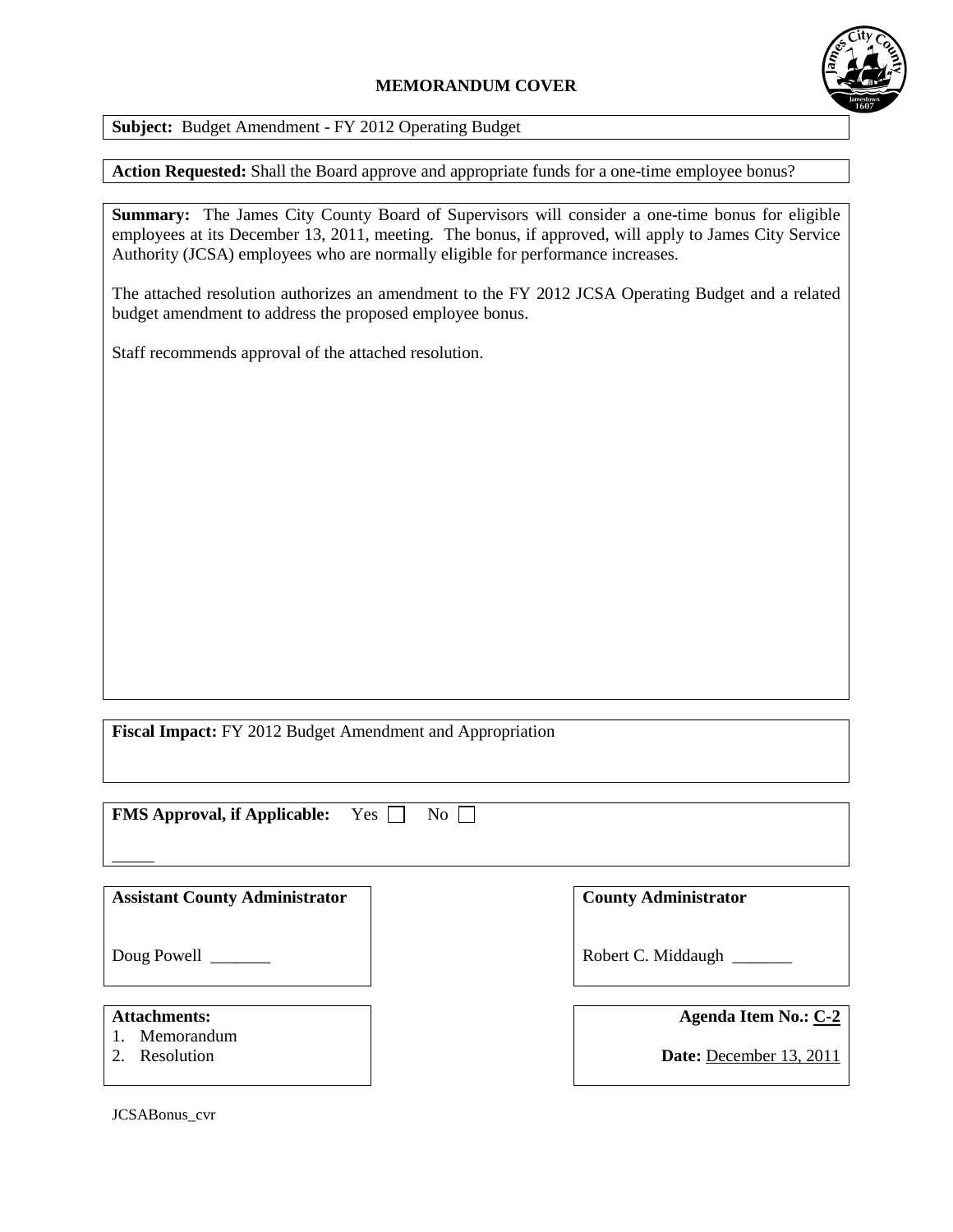## **M E M O R A N D U M**

| DATE:    | December 13, 2011                                                        |
|----------|--------------------------------------------------------------------------|
| TO:      | The Board of Directors                                                   |
| FROM:    | Stephanie Luton, Assistant General Manager, James City Service Authority |
| SUBJECT: | Budget Amendment – FY 2012 Operating Budget                              |

The James City County Board of Supervisors will consider a one-time bonus for eligible employees at its December 13, 2011, meeting. The bonus would apply to James City Service Authority (JCSA) employees who are normally eligible for performance increases. Eligible employees include full- and part-time positions who have successfully completed their initial introductory period and received a "meets" or above on their last performance evaluation. The proposed bonus amount is \$1,000 for eligible full-time employees and \$500 for eligible part-time employees. The bonus will be subject to taxes and not added to base pay as a salary increase. The total bonus amount for the JCSA will be approximately \$90,000.

The JCSA proposes to finance the bonus using its fund balance. The current unobligated fund balance is approximately \$8.9 million. The attached resolution authorizes an amendment to the FY 2012 JCSA Operating Budget and a related appropriation.

Staff recommends approval of the attached resolution.

Stephanie Luton

CONCUR:

augh foster

SL/nb JCSABonus\_mem

Attachment